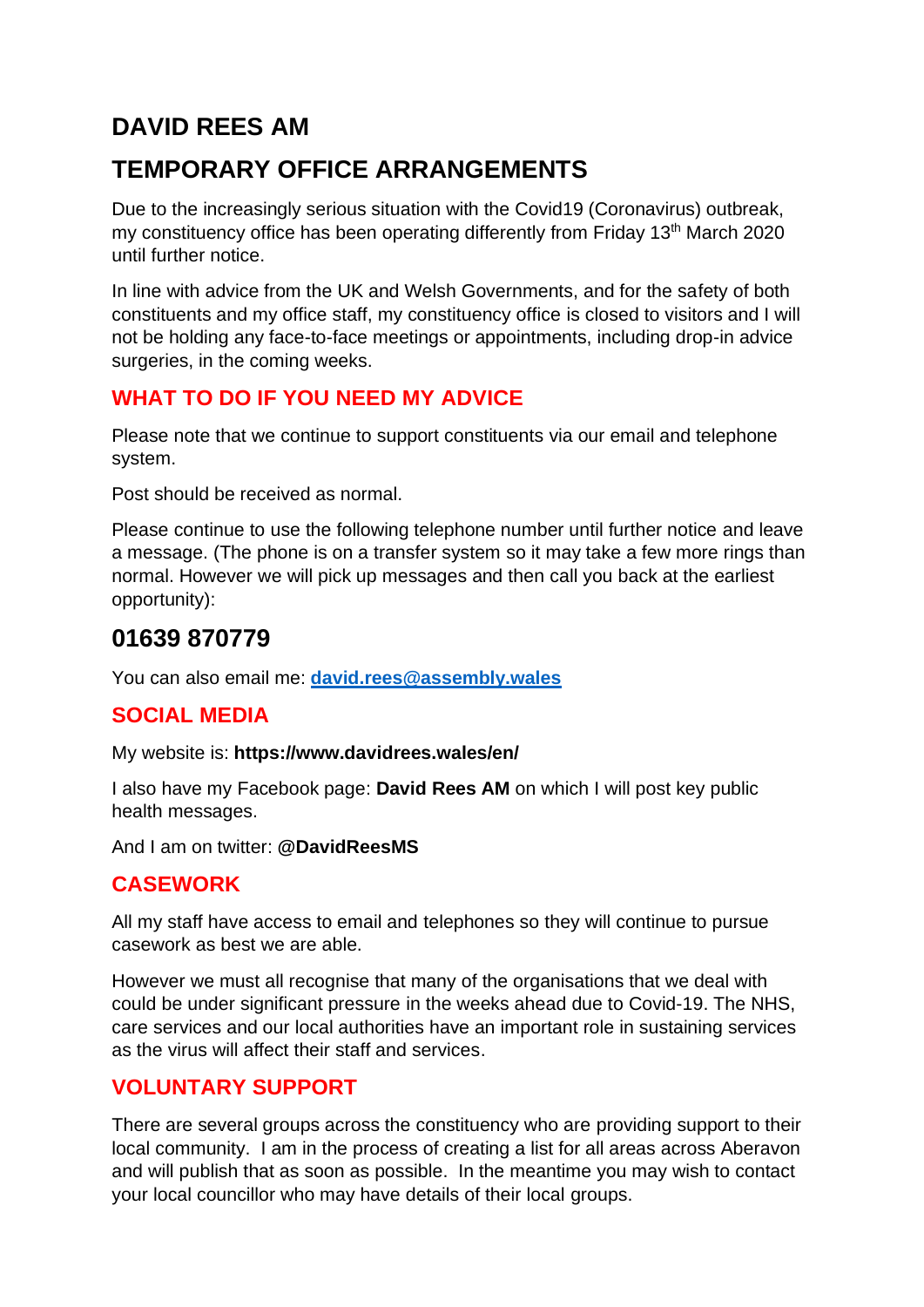You can also contact Neath Port Talbot CVS for details on volunteering and they should be able to advise you and provide contacts in your area.

### **ADVICE AND HELP**

As you may know a range of websites are offering advice about the current situation and the main ones are listed below:

<https://phw.nhs.wales/topics/latest-information-on-novel-coronavirus-covid-19/>

<https://twitter.com/WelshGovernment>

<https://twitter.com/PublicHealthW>

<https://www.facebook.com/welshgovernment/>

<https://www.facebook.com/PublicHealthWales/>

[https://www.gov.uk/government/topical-events/coronavirus-covid-19-uk-government](https://www.gov.uk/government/topical-events/coronavirus-covid-19-uk-government-response)[response](https://www.gov.uk/government/topical-events/coronavirus-covid-19-uk-government-response)

Given the speed at which advice can change these websites are worth checking.

#### **BUSINESS ADVICE**

I am aware that many local businesses are very concerned about the impact of the virus. Your initial queries should be directed via the

• **Business Wales** website which has a page on Coronavirus and support packages<https://businesswales.gov.wales/coronavirus-advice>

and their phone number is **03000 6 03000**

#### **Other business and employment advice**

I have been contacted by a number of local businesses and self-employed constituents and I know this is an uncertain time for you all.

Advice is constantly being updated but I hope the following websites and helplines may be useful if you need to speak to anyone seeking expert advice on the latest situation.

• **UK Government Business Advice** see the page here [https://www.gov.uk/government/publications/guidance-to-employers-and](https://www.gov.uk/government/publications/guidance-to-employers-and-businesses-about-covid-19)[businesses-about-covid-19](https://www.gov.uk/government/publications/guidance-to-employers-and-businesses-about-covid-19)

- **HM Revenue and Customs (HMRC)** has a dedicated helpline for businesses concerned about being able to pay tax due to COVID-19: 0800 0159 559.
- **ACAS** provides workplace advice for employers and employees. It has a page on Coronavirus that is being updated daily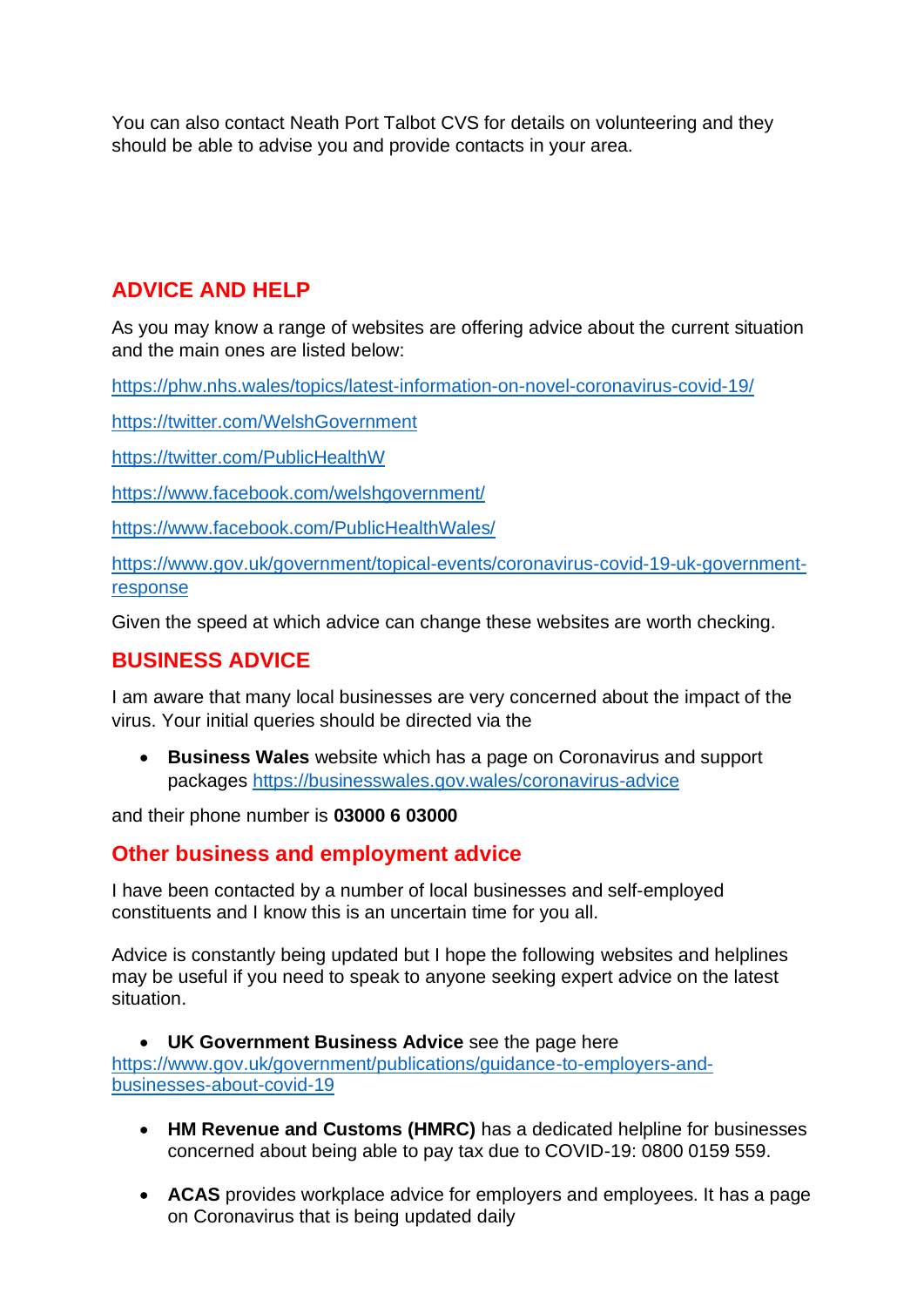#### <https://www.acas.org.uk/coronavirus>

and provides a helpline: 0300 123 1100.

• **Wales TUC –** the Wales TUC are supporting their members as are individual unions<https://www.tuc.org.uk/covid-19-coronavirus-wales>

For example the public services union:

• **UNISON -** <https://www.unison.org.uk/coronavirus-rights-work/>

#### **WORK AND BENEFITS ADVICE**

• **DWP** advice can be found here: <https://www.gov.uk/government/organisations/department-for-work-pensions>

• **Citizens Advice Cymru** :provide a wide range of advice about benefit rights and debt management etc

[https://www.citizensadvice.org.uk/wales/benefits/.](https://www.citizensadvice.org.uk/wales/benefits/)

## **OTHER USEFUL CONTACTS AND WEBSITES**

**Neath Port Talbot Council:** <https://www.npt.gov.uk/> 01639 686868

**UK Government Universal Credit advice:**  [www.understandinguniversalcredit.gov.uk/coronavirus](http://www.understandinguniversalcredit.gov.uk/coronavirus)

**Coronavirus financial advice service:**  [www.moneyadviceservice.org.uk/en/articles/coronavirus-what-it-means-for-you](http://www.moneyadviceservice.org.uk/en/articles/coronavirus-what-it-means-for-you)

**Transport for Wales Coronavirus travel advice** <https://tfwrail.wales/covid-19>

**Foreign Office travel advice:** <https://www.gov.uk/foreign-travel-advice>

**Advice for people who have booked tickets to travel abroad:**  <https://www.abta.com/news/coronavirus-outbreak>

**Welsh Government schools and education advice:** [https://gov.wales/education](https://gov.wales/education-coronavirus)[coronavirus](https://gov.wales/education-coronavirus)

**Welsh Government advice on social distancing:** [https://gov.wales/how-reduce](https://gov.wales/how-reduce-risk-catching-or-spreading-coronavirus)[risk-catching-or-spreading-coronavirus](https://gov.wales/how-reduce-risk-catching-or-spreading-coronavirus)

**Welsh Government social and community care advice:**  [https://gov.wales/coronavirus-covid-19-guidance-social-or-community-care-and](https://gov.wales/coronavirus-covid-19-guidance-social-or-community-care-and-residential-settings)[residential-settings](https://gov.wales/coronavirus-covid-19-guidance-social-or-community-care-and-residential-settings)

#### **UTILITIES**

.

**Gas Leak -** 0800 11 999

**Power Cut -** 0800 678 3105